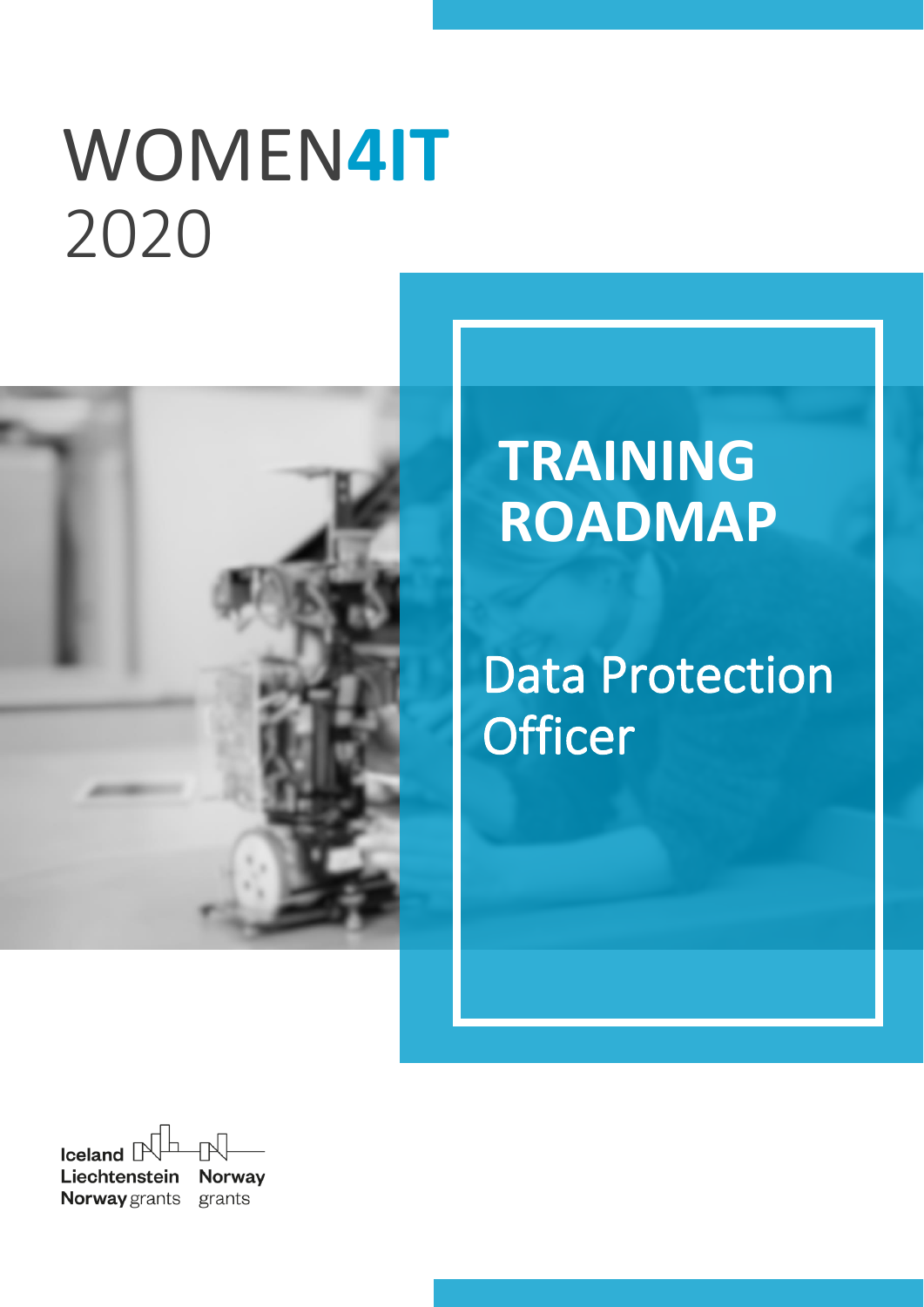$l$ celand $\overline{\phantom{a}}$ Liechtenstein **Norway** grants

About This Training Path

#### **Total Hours**

160

# **Training Objectives**

The purpose of this training path is to provide you with the knowledge about the protection of personal data that is essential for anyone who handles personal information as part of their job. You will learn about data protection legislation and how organisations are required to handle personal data, including procedures for collecting, storing and sharing personal data.

# **Upon successful completion of the training you will be able to:**

- Understand the key requirements of GDPR legislation and how it applies to organisations.
- Design basic data impact assessments and privacy policies.
- Know the scope and responsibilities of the Data Protection Officer (DPO) in an organisation.
- Understand the elements and processes of a data protection compliance audit.
- Identify, monitor and control risks regarding data protection within the organisation.

## **Success Criteria**

You are assessed continuously throughout the training, earning badges for every module you successfully complete. You must achieve all badges to successfully complete the training. A minimum attendance rate of 75% is required.

# **Accreditation**

You may qualify, in full or in part, for credits towards future training courses or certification by an awarding body. Your mentor will explain these options to you before you begin.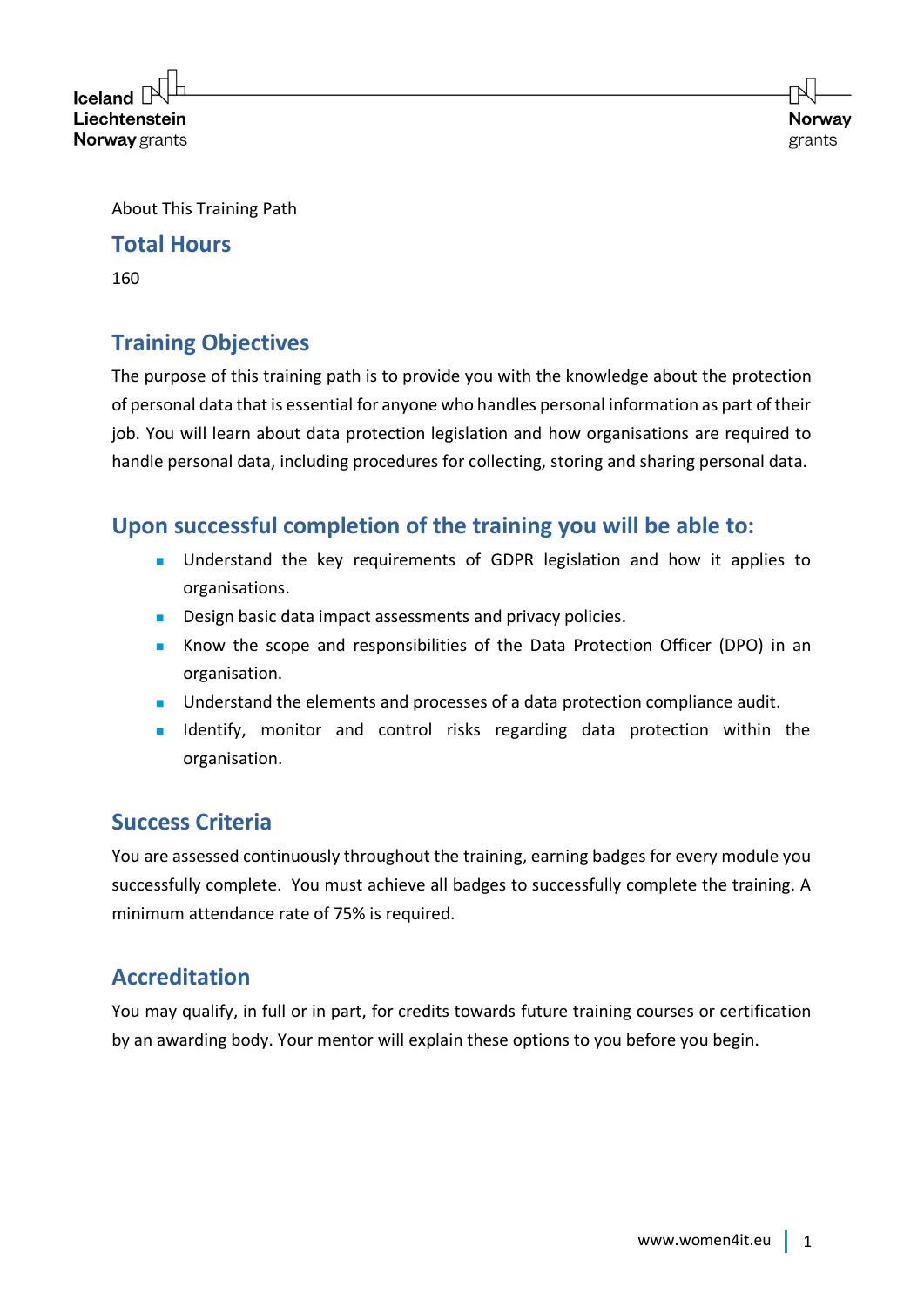

# **Your Training Roadmap**

Your trainer may conduct a pre-assessment exercise with you to determine your knowledge of the subject and your comfort level with technology. This may be in the form of a short online test, a paper survey or informal interview, either 1 to 1 or in a group with your fellow learners. A digital skills introductory course may be recommended for you to help you progress through the training roadmap.

#### **UNIT 1**

#### **Data Protection basics.**

#### **Learning Objectives**

- Provide a basic understanding of data protection rights and responsibilities, being able to explain what data protection is, and why it is important for business.
- Learn how to identify personal data.
- Identify tasks in your job where personal data is processed.
- Understand the key concepts of privacy and their implications to day to day business.
- Understand legitimate grounds for data processing and being able to apply them in practice.

#### **UNIT 2**

**The organisation's responsibilities when collecting and processing personal data.**

- **■** Understand the organisation's responsibilities when collecting and processing personal data.
- Learn about the responsibilities organisations have when sharing data internally and externally.
- Understand the contractual relationship between Controller and Processor.
- Learn how to review and to develop relevant contractual clauses.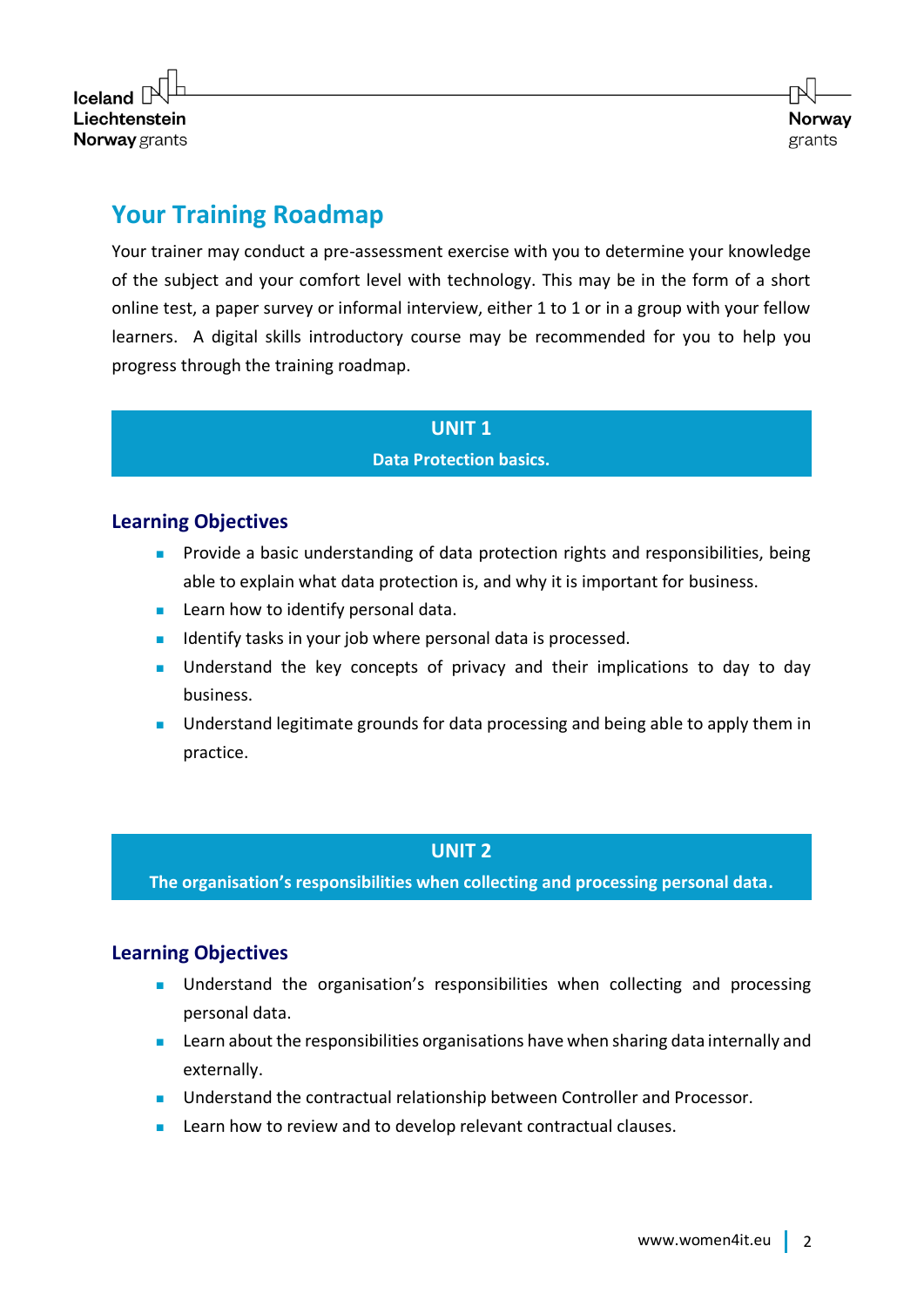- Learn practical aspects of data assessment and data flow design enabling to ensure implementation of the relevant privacy measures into the organisations' daily business operations.
- Learn and understand how to record processing activities we document or link to the relevant documentation such as Privacy policy, consent record, records of data breach etc.
- Learn when, how and to whom organisation needs to notify the data breach.

#### **Unit 3**

#### **Detailed data assessments and obligation to appoint a DPO.**

#### **Learning Objectives**

- Understand the data protection risks, the principles for risk assessment and their influence to the organisations' data flow assessment.
- Understand when and why Data Protection Impact Assessment is required.
- Learn how to design the basic Data Impact Assessments.
- Understand when and why Organisations' need to appoint DPO.
- Understand DPO role and responsibilities.

#### **Unit 4**

**Rights of the data subject and organisations' privacy policy.**

- Learn about data subject rights what they are and what their mean to your organisation.
- Understand the privacy best practices for communication with employees, clients, business partners etc.
- Understand the requirements for data subjects' consent, learn how to develop relevant consent forms and/or practices.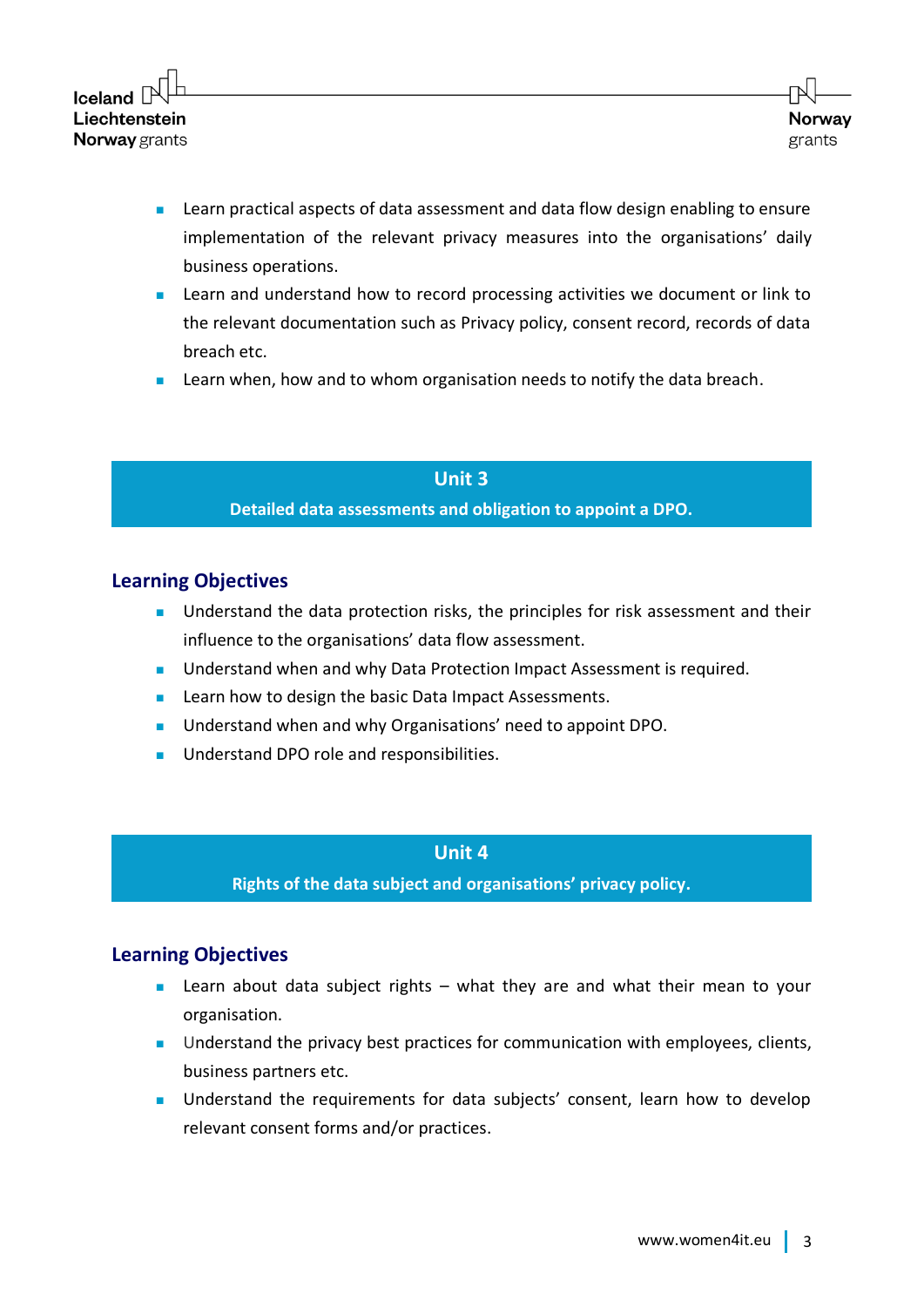

■ Learn how to and when to review and/or design Organisations' Privacy policy.

# **UNIT 5**

**Data transfer across the borders.**

#### **Learning Objectives**

- Learn about the responsibilities organisations have when sharing data across borders.
- Learn how to reflect the cross-border data transfers into the organisations' privacy policy, data subjects consent and contracts with the clients and suppliers.

#### **UNIT 6**

**Data security.**

- Understand the main challenges for safe data processing and learn how to identify the most vulnerable areas for risk assessment.
- Learn how employees internally determine risk level of their actions relating to everyday communications while using phone, e – mail, internet etc.
- Learn about identifying information assets that are sensitive to the business, individuals and/or subjects to legal requirements.
- Learn how to handle data with integrity and confidentiality.
- Understand how to reflect the relevant security risks and actions for risk minimisation into the organisations' Privacy Policy and other relevant documentation.